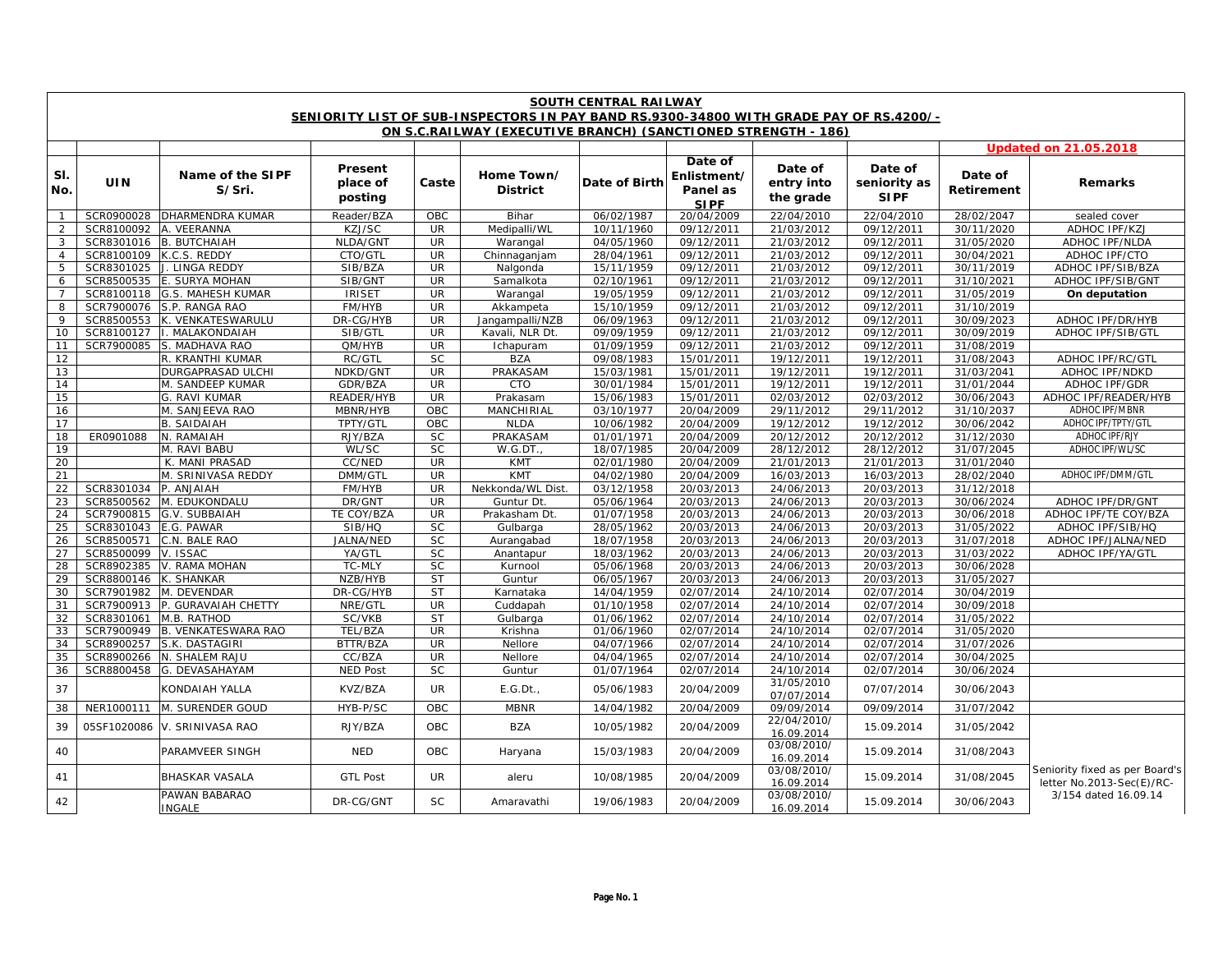| 05.01.2011/<br>43<br>CHANDERHAS<br><b>UR</b><br><b>HARYANA</b><br>05.01.2011<br>attached<br>04/09/1980<br>15/09/2014<br>30/09/2040<br>16.09.2014<br>to 6BN/RPSF<br>44<br><b>BOYA KUMAR</b><br>OBC<br><b>KRNT</b><br>12/06/1989<br>15/09/2014<br>01.12.2014<br>15.09.2014<br>30/06/2049<br>GTL-P<br>45<br>N. UMA SHANKAR<br>NLR/BZA<br>OBC<br><b>KRNT</b><br>07/09/1986<br>15/09/2014<br>01.12.2014<br>15.09.2014<br>30/09/2046<br>ATP/GTI<br><b>GNT</b><br>46<br><b>FATHE ALI BAIG</b><br><b>UR</b><br>22/05/1989<br>15/09/2014<br>01.12.2014<br>15.09.2014<br>31/05/2049<br>47<br>MRK-OP/GNT<br>UR<br><b>CTO</b><br>seniority has been refixed<br>N. VENKATESWARLU<br>13/06/1987<br>15/09/2014<br>01.12.2014<br>15.09.2014<br>30/06/2047<br>48<br>KOTLA MADHU<br>MABD/SC<br>OBC<br>EE.<br>09/07/1989<br>15/09/2014<br>01.12.2014<br>15.09.2014<br>31/07/2049<br>in terms<br>49<br>PALAKOI<br>15/09/2014<br>31/05/2048<br>Y.L.N. CHITTURI<br>RC-P/GTL<br>OBC<br>13/05/1988<br>01.12.2014<br>15.09.2014<br>of Railway Board's<br>50<br>BPP/BZA<br><b>OBC</b><br><b>NLDA</b><br>R.VEERA BABU<br>10/05/1989<br>15/09/2014<br>01.12.2014<br>15.09.2014<br>31/05/2049<br>letter No.2013/sec(E)/<br><b>VZM</b><br>CLX/BZA<br>PBC<br>20/05/1986<br>15/09/2014<br>01.12.2014<br>15.09.2014<br>31/05/2046<br>51<br>SHANKAR RAO BANALA<br>RC-3/154 dated<br>SRIKAKULAM<br>52<br>VASANTHA RAO BADANA<br>NDD/BZA<br>OBC<br>05/05/1984<br>15/09/2014<br>01.12.2014<br>15.09.2014<br>31/05/2044<br>12.02.2015 (Seniority from<br>53<br><b>OBC</b><br>P. RAMESH GOUD<br>AD/GTL<br><b>MBNR</b><br>05/01/1985<br>15/09/2014<br>01.12.2014<br>15.09.2014<br>13/01/2045<br>initial training date)<br>54<br>SURESH GOUD BURRA<br>BZA-P<br><b>OBC</b><br>WL<br>01.12.2014<br>15.09.2014<br>15/06/1986<br>15/09/2014<br>30/06/2046<br>55<br>DHNE/GTI<br><b>SC</b><br>Prakasam Dt.<br>10/07/1983<br>15/09/2014<br>01.12.2014<br>15.09.2014<br>31/07/2043<br>A. KOTESWARA RAO<br>56<br>SC<br><b>NLDA</b><br>01.12.2014<br>VENKATASWAMY<br><b>HYB</b><br>02/04/1982<br>15/09/2014<br>15.09.2014<br>30/04/2042<br>SCR8100199<br>$SC-P/SC$<br><b>UR</b><br>57<br><b>BABU RAJ</b><br>Hyderabad<br>18/09/1961<br>24/06/2015<br>30/09/2015<br>24/06/2015<br>30/09/2021<br>58<br><b>UR</b><br>Chittor<br>SCR8800431<br>K. MADHUSUDAN<br>DMM/GTL<br>01/04/1962<br>24/06/2015<br>30/09/2015<br>24/06/2015<br>31/03/2022<br><b>UR</b><br>59<br>SCR8900284<br>WS/LGD<br>14/08/1969<br>24/06/2015<br>30/09/2015<br>24/06/2015<br>31/08/2029<br>V. SATYANARAYANA<br>Warangal<br>UR <sup></sup><br>60<br>HAFEEZ KHAN<br>RJY/BZA<br>24/06/2015<br>SCR8800235<br>Krishna Dt.<br>14/01/1963<br>30/09/2015<br>24/06/2015<br>31/01/2023<br>SCR8900293<br><b>SK.MASTANVALI</b><br>PS/HQ<br><b>UR</b><br>24/06/2015<br>30/09/2015<br>24/06/2015<br>30/04/2028<br>61<br>Kurnool<br>12/04/1968<br>62<br>SCR9000171<br>G. SUBRAHMANIAM<br>CIB/HQ<br><b>UR</b><br>10/09/1968<br>24/06/2015<br>30/09/2015<br>24/06/2015<br>30/09/2028<br>Prakasam<br>63<br>SCR9000189<br>K. SRINIVASA REDDY<br>KZJ/SC<br><b>UR</b><br>07/12/1969<br>24/06/2015<br>24/06/2015<br>Warangal<br>30/09/2015<br>31/12/2029<br>64<br>SCR8900301<br>K.S.S.V. PRASAD<br>OGL/BZA<br><b>UR</b><br>02/04/1966<br>24/06/2015<br>30/09/2015<br>24/06/2015<br>30/04/2026<br>Guntur<br>65<br>SCR8801286<br><b>B.SADANANDAM</b><br>MALKAJGIRI/HYB<br><b>UR</b><br>04/04/1967<br>24/06/2015<br>30/09/2015<br>24/06/2015<br>30/04/2027<br>Warangal<br>SCR8301079<br>KZJ/SC<br>UR<br>Medak<br>20/06/1961<br>24/06/2015<br>66<br>P.RAJENDAR<br>30/09/2015<br>24/06/2015<br>30/06/2021<br>. NARAYANA SWAMY<br>24/06/2015<br>24/06/2015<br>67<br>SCR8900319<br>NDL/GNT<br><b>UR</b><br>01/07/1968<br>30/09/2015<br>30/06/2028<br>Prakasam<br>68<br>BG-OP/SC<br><b>UR</b><br>01/07/1970<br>SCR9000198<br>S. SURESH BABU<br>Guntur<br>24/06/2015<br>30/09/2015<br>24/06/2015<br>30/06/2030<br>SCR8801241<br>CIB/HQ<br><b>UR</b><br>69<br>A.B.R.RAJU<br>Cuddapah<br>01/03/1965<br>24/06/2015<br>30/09/2015<br>24/06/2015<br>28/02/2025<br>70<br>SCR8900328<br><b>G.TIRUPATHI RAO</b><br>TPTY/GTL<br><b>UR</b><br>VZM<br>01/07/1965<br>24/06/2015<br>30/09/2015<br>24/06/2015<br>30/06/2025<br>71<br>SCR8900337<br><b>ABDUL KHALEEL</b><br>YA/GTL<br><b>UR</b><br>Guntur<br>02/03/1966<br>24/06/2015<br>30/09/2015<br>24/06/2015<br>31/03/2026<br>72<br>SCR9000206<br>SIB/HQ<br><b>UR</b><br>24/06/2015<br>24/06/2015<br>30/04/2029<br>V.V.SUBBA REDDY<br>Prakasam<br>01/05/1969<br>30/09/2015<br>73<br>HX/GTL<br>SC<br>SCR8900391<br>A. EKAMBARAM<br>Chittor<br>16/06/1961<br>24/06/2015<br>30/09/2015<br>24/06/2015<br>30/06/2021<br>SC<br>74<br>SCR8900016<br>K. SAILAJA<br><b>BTNR/SC</b><br>Krishna<br>08/01/1963<br>24/06/2015<br>30/09/2015<br>24/06/2015<br>31/01/2023<br>75<br>SCR8900346<br><b>B.K. SHUKLA</b><br>TC-MLY<br><b>UR</b><br>01/05/1968<br>14/07/2016<br>14/07/2016<br>Hyderabad<br>28/11/2016<br>30/04/2028<br>76<br>SCR8900355<br><b>UR</b><br>K.YESUPADAM<br><b>TC-MLY</b><br>Hyderabad<br>01/01/1963<br>14/07/2016<br>28/11/2016<br>14/07/2016<br>31/12/2022<br>77<br>SCR8900364<br>G. NAGA RAJU<br>NLDA/GNT<br>UR<br>15/09/1968<br>14/07/2016<br>28/11/2016<br>14/07/2016<br>30/09/2028<br>Anantapur<br>SK. AZIZ AHMED<br>PRLI/SC<br><b>UR</b><br>14/07/2016<br>28/11/2016<br>14/07/2016<br>78<br>SCR8800449<br>Prakasam<br>17/04/1963<br>30/04/2023<br>79<br><b>UR</b><br>SCR9000215<br>E. NAGESWARA RAO<br>TDD/BZA<br>Prakasam<br>19/04/1970<br>14/07/2016<br>28/11/2016<br>14/07/2016<br>30/04/2030<br>80<br>SCR8900373<br>A.T.S.NARASIMHULU<br>SKZR/SC<br>UR<br>17/07/1967<br>14/07/2016<br>28/11/2016<br>14/07/2016<br>31/07/2027<br>Prakasam<br>SC<br>81<br>SCR8900408<br>M.L.B.SASTRY<br>GNT-P<br>Ongolu<br>08/02/1965<br>14/07/2016<br>28/11/2016<br>14/07/2016<br>28/02/2025<br>82<br>SCR9000242<br>V. GIRIYYA<br>GDR/BZA<br><b>SC</b><br>E.G.Dt.<br>10/07/1969<br>14/07/2016<br>28/11/2016<br>14/07/2016<br>31/07/2029<br>83<br>SCR9501838<br>SUDHAKARA RAO<br>DKJ/SC<br><b>SC</b><br>11/08/1974<br>14/07/2016<br>28/11/2016<br>14/07/2016<br>31/08/2034<br>Vijayawada<br>SC<br>84<br>SCR9501856<br>D. RAVINDRA<br>PS/HQ<br>Nalgonda<br>05/07/1973<br>14/07/2016<br>28/11/2016<br>14/07/2016<br>31/07/2033<br>85<br><b>ST</b><br>SCR7901812<br><b>S.SAMA NAIK</b><br><b>HYB</b><br>01/07/1960<br>19/11/1979<br>01/04/2017<br>01/04/2017<br>30/06/2020<br>Anantapur<br><b>SC</b><br>ST<br>86<br>SCR8100163<br>.D. RATHOD<br>01/01/1959<br>01/05/1981<br>01/04/2017<br>01/04/2017<br>31/12/2018<br>Gulbarga<br>87<br>SCR7900209<br><b>B. GANGARAM AWATE</b><br><b>NED</b><br><b>ST</b><br>20/06/1958<br>17/11/1979<br>01/04/2017<br>01/04/2017<br>30/06/2018<br>Nanded<br><b>ST</b><br>88<br>SCR7900887<br><b>VENKATESWARA RAO</b><br><b>BZA</b><br>15/05/1959<br>18/11/1979<br>01/04/2017<br>01/04/2017<br>31/05/2019<br>Prakasam<br>89<br><b>UR</b><br>SCR8100207<br>K. CHANDRAMOULI<br><b>HYB</b><br>11/12/1961<br>01/05/1981<br>01/04/2017<br>01/04/2017<br>31/12/2021<br>Anantapur<br>90<br>SC<br>SCR8100216<br><b>B. JANARDHAN</b><br><b>UR</b><br>10/02/1962<br>01/05/1981<br>01/04/2017<br>01/04/2017<br>28/02/2022<br>Kazipet<br>91<br>GTL<br><b>ST</b><br>15/11/1990<br>01/04/2017<br>01/04/2017<br>SCR9000224<br>E. NAGABHUSHANAM<br>Anantapur<br>20/06/1970<br>30/11/2030<br><b>ST</b><br>92<br>SCR9000233<br>K. YEDUKONDALU<br><b>GNT</b><br>Guntur<br>06/05/1970<br>15/11/1990<br>01/04/2017<br>01/04/2017<br>31/05/2030<br>93<br>GTL<br><b>ST</b><br>17/07/1989<br>01/04/2017<br>01/04/2017<br>30/06/2025<br>SCR8900417<br>V. CHANDRA NAIK<br>01/07/1965<br>Anantapur |    |            |                   | ZSC/HQrs. |           |          |            |            |            |            |            |  |
|----------------------------------------------------------------------------------------------------------------------------------------------------------------------------------------------------------------------------------------------------------------------------------------------------------------------------------------------------------------------------------------------------------------------------------------------------------------------------------------------------------------------------------------------------------------------------------------------------------------------------------------------------------------------------------------------------------------------------------------------------------------------------------------------------------------------------------------------------------------------------------------------------------------------------------------------------------------------------------------------------------------------------------------------------------------------------------------------------------------------------------------------------------------------------------------------------------------------------------------------------------------------------------------------------------------------------------------------------------------------------------------------------------------------------------------------------------------------------------------------------------------------------------------------------------------------------------------------------------------------------------------------------------------------------------------------------------------------------------------------------------------------------------------------------------------------------------------------------------------------------------------------------------------------------------------------------------------------------------------------------------------------------------------------------------------------------------------------------------------------------------------------------------------------------------------------------------------------------------------------------------------------------------------------------------------------------------------------------------------------------------------------------------------------------------------------------------------------------------------------------------------------------------------------------------------------------------------------------------------------------------------------------------------------------------------------------------------------------------------------------------------------------------------------------------------------------------------------------------------------------------------------------------------------------------------------------------------------------------------------------------------------------------------------------------------------------------------------------------------------------------------------------------------------------------------------------------------------------------------------------------------------------------------------------------------------------------------------------------------------------------------------------------------------------------------------------------------------------------------------------------------------------------------------------------------------------------------------------------------------------------------------------------------------------------------------------------------------------------------------------------------------------------------------------------------------------------------------------------------------------------------------------------------------------------------------------------------------------------------------------------------------------------------------------------------------------------------------------------------------------------------------------------------------------------------------------------------------------------------------------------------------------------------------------------------------------------------------------------------------------------------------------------------------------------------------------------------------------------------------------------------------------------------------------------------------------------------------------------------------------------------------------------------------------------------------------------------------------------------------------------------------------------------------------------------------------------------------------------------------------------------------------------------------------------------------------------------------------------------------------------------------------------------------------------------------------------------------------------------------------------------------------------------------------------------------------------------------------------------------------------------------------------------------------------------------------------------------------------------------------------------------------------------------------------------------------------------------------------------------------------------------------------------------------------------------------------------------------------------------------------------------------------------------------------------------------------------------------------------------------------------------------------------------------------------------------------------------------------------------------------------------------------------------------------------------------------------------------------------------------------------------------------------------------------------------------------------------------------------------------------------------------------------------------------------------------------------------------------------------------------------------------------------------------------------------------------------------------------------------------------------------------------------------------------------------------------------------------------------------------------------------------------------------------------------------------------------------------------------------------------------------------------------------------------------------------------------------------------------------------------------------------------------------------------------------------------------------------------------------------------------------------------------------------------------------------------------------------------------------------------------------------------------------------------------------------------------------------------------------------------------------------------------------------------------------------------------------------------------------------------------------------------------------------------------------------------------------------------------------------------------------------------------------------------------------------------------------------------------------------------------------------------------------------------------------------------------------------------------------------|----|------------|-------------------|-----------|-----------|----------|------------|------------|------------|------------|------------|--|
|                                                                                                                                                                                                                                                                                                                                                                                                                                                                                                                                                                                                                                                                                                                                                                                                                                                                                                                                                                                                                                                                                                                                                                                                                                                                                                                                                                                                                                                                                                                                                                                                                                                                                                                                                                                                                                                                                                                                                                                                                                                                                                                                                                                                                                                                                                                                                                                                                                                                                                                                                                                                                                                                                                                                                                                                                                                                                                                                                                                                                                                                                                                                                                                                                                                                                                                                                                                                                                                                                                                                                                                                                                                                                                                                                                                                                                                                                                                                                                                                                                                                                                                                                                                                                                                                                                                                                                                                                                                                                                                                                                                                                                                                                                                                                                                                                                                                                                                                                                                                                                                                                                                                                                                                                                                                                                                                                                                                                                                                                                                                                                                                                                                                                                                                                                                                                                                                                                                                                                                                                                                                                                                                                                                                                                                                                                                                                                                                                                                                                                                                                                                                                                                                                                                                                                                                                                                                                                                                                                                                                                                                                                                                                                                                                                                                                                                                                                                                                                                                                                                                                                                                                            |    |            |                   |           |           |          |            |            |            |            |            |  |
|                                                                                                                                                                                                                                                                                                                                                                                                                                                                                                                                                                                                                                                                                                                                                                                                                                                                                                                                                                                                                                                                                                                                                                                                                                                                                                                                                                                                                                                                                                                                                                                                                                                                                                                                                                                                                                                                                                                                                                                                                                                                                                                                                                                                                                                                                                                                                                                                                                                                                                                                                                                                                                                                                                                                                                                                                                                                                                                                                                                                                                                                                                                                                                                                                                                                                                                                                                                                                                                                                                                                                                                                                                                                                                                                                                                                                                                                                                                                                                                                                                                                                                                                                                                                                                                                                                                                                                                                                                                                                                                                                                                                                                                                                                                                                                                                                                                                                                                                                                                                                                                                                                                                                                                                                                                                                                                                                                                                                                                                                                                                                                                                                                                                                                                                                                                                                                                                                                                                                                                                                                                                                                                                                                                                                                                                                                                                                                                                                                                                                                                                                                                                                                                                                                                                                                                                                                                                                                                                                                                                                                                                                                                                                                                                                                                                                                                                                                                                                                                                                                                                                                                                                            |    |            |                   |           |           |          |            |            |            |            |            |  |
|                                                                                                                                                                                                                                                                                                                                                                                                                                                                                                                                                                                                                                                                                                                                                                                                                                                                                                                                                                                                                                                                                                                                                                                                                                                                                                                                                                                                                                                                                                                                                                                                                                                                                                                                                                                                                                                                                                                                                                                                                                                                                                                                                                                                                                                                                                                                                                                                                                                                                                                                                                                                                                                                                                                                                                                                                                                                                                                                                                                                                                                                                                                                                                                                                                                                                                                                                                                                                                                                                                                                                                                                                                                                                                                                                                                                                                                                                                                                                                                                                                                                                                                                                                                                                                                                                                                                                                                                                                                                                                                                                                                                                                                                                                                                                                                                                                                                                                                                                                                                                                                                                                                                                                                                                                                                                                                                                                                                                                                                                                                                                                                                                                                                                                                                                                                                                                                                                                                                                                                                                                                                                                                                                                                                                                                                                                                                                                                                                                                                                                                                                                                                                                                                                                                                                                                                                                                                                                                                                                                                                                                                                                                                                                                                                                                                                                                                                                                                                                                                                                                                                                                                                            |    |            |                   |           |           |          |            |            |            |            |            |  |
|                                                                                                                                                                                                                                                                                                                                                                                                                                                                                                                                                                                                                                                                                                                                                                                                                                                                                                                                                                                                                                                                                                                                                                                                                                                                                                                                                                                                                                                                                                                                                                                                                                                                                                                                                                                                                                                                                                                                                                                                                                                                                                                                                                                                                                                                                                                                                                                                                                                                                                                                                                                                                                                                                                                                                                                                                                                                                                                                                                                                                                                                                                                                                                                                                                                                                                                                                                                                                                                                                                                                                                                                                                                                                                                                                                                                                                                                                                                                                                                                                                                                                                                                                                                                                                                                                                                                                                                                                                                                                                                                                                                                                                                                                                                                                                                                                                                                                                                                                                                                                                                                                                                                                                                                                                                                                                                                                                                                                                                                                                                                                                                                                                                                                                                                                                                                                                                                                                                                                                                                                                                                                                                                                                                                                                                                                                                                                                                                                                                                                                                                                                                                                                                                                                                                                                                                                                                                                                                                                                                                                                                                                                                                                                                                                                                                                                                                                                                                                                                                                                                                                                                                                            |    |            |                   |           |           |          |            |            |            |            |            |  |
|                                                                                                                                                                                                                                                                                                                                                                                                                                                                                                                                                                                                                                                                                                                                                                                                                                                                                                                                                                                                                                                                                                                                                                                                                                                                                                                                                                                                                                                                                                                                                                                                                                                                                                                                                                                                                                                                                                                                                                                                                                                                                                                                                                                                                                                                                                                                                                                                                                                                                                                                                                                                                                                                                                                                                                                                                                                                                                                                                                                                                                                                                                                                                                                                                                                                                                                                                                                                                                                                                                                                                                                                                                                                                                                                                                                                                                                                                                                                                                                                                                                                                                                                                                                                                                                                                                                                                                                                                                                                                                                                                                                                                                                                                                                                                                                                                                                                                                                                                                                                                                                                                                                                                                                                                                                                                                                                                                                                                                                                                                                                                                                                                                                                                                                                                                                                                                                                                                                                                                                                                                                                                                                                                                                                                                                                                                                                                                                                                                                                                                                                                                                                                                                                                                                                                                                                                                                                                                                                                                                                                                                                                                                                                                                                                                                                                                                                                                                                                                                                                                                                                                                                                            |    |            |                   |           |           |          |            |            |            |            |            |  |
|                                                                                                                                                                                                                                                                                                                                                                                                                                                                                                                                                                                                                                                                                                                                                                                                                                                                                                                                                                                                                                                                                                                                                                                                                                                                                                                                                                                                                                                                                                                                                                                                                                                                                                                                                                                                                                                                                                                                                                                                                                                                                                                                                                                                                                                                                                                                                                                                                                                                                                                                                                                                                                                                                                                                                                                                                                                                                                                                                                                                                                                                                                                                                                                                                                                                                                                                                                                                                                                                                                                                                                                                                                                                                                                                                                                                                                                                                                                                                                                                                                                                                                                                                                                                                                                                                                                                                                                                                                                                                                                                                                                                                                                                                                                                                                                                                                                                                                                                                                                                                                                                                                                                                                                                                                                                                                                                                                                                                                                                                                                                                                                                                                                                                                                                                                                                                                                                                                                                                                                                                                                                                                                                                                                                                                                                                                                                                                                                                                                                                                                                                                                                                                                                                                                                                                                                                                                                                                                                                                                                                                                                                                                                                                                                                                                                                                                                                                                                                                                                                                                                                                                                                            |    |            |                   |           |           |          |            |            |            |            |            |  |
|                                                                                                                                                                                                                                                                                                                                                                                                                                                                                                                                                                                                                                                                                                                                                                                                                                                                                                                                                                                                                                                                                                                                                                                                                                                                                                                                                                                                                                                                                                                                                                                                                                                                                                                                                                                                                                                                                                                                                                                                                                                                                                                                                                                                                                                                                                                                                                                                                                                                                                                                                                                                                                                                                                                                                                                                                                                                                                                                                                                                                                                                                                                                                                                                                                                                                                                                                                                                                                                                                                                                                                                                                                                                                                                                                                                                                                                                                                                                                                                                                                                                                                                                                                                                                                                                                                                                                                                                                                                                                                                                                                                                                                                                                                                                                                                                                                                                                                                                                                                                                                                                                                                                                                                                                                                                                                                                                                                                                                                                                                                                                                                                                                                                                                                                                                                                                                                                                                                                                                                                                                                                                                                                                                                                                                                                                                                                                                                                                                                                                                                                                                                                                                                                                                                                                                                                                                                                                                                                                                                                                                                                                                                                                                                                                                                                                                                                                                                                                                                                                                                                                                                                                            |    |            |                   |           |           |          |            |            |            |            |            |  |
|                                                                                                                                                                                                                                                                                                                                                                                                                                                                                                                                                                                                                                                                                                                                                                                                                                                                                                                                                                                                                                                                                                                                                                                                                                                                                                                                                                                                                                                                                                                                                                                                                                                                                                                                                                                                                                                                                                                                                                                                                                                                                                                                                                                                                                                                                                                                                                                                                                                                                                                                                                                                                                                                                                                                                                                                                                                                                                                                                                                                                                                                                                                                                                                                                                                                                                                                                                                                                                                                                                                                                                                                                                                                                                                                                                                                                                                                                                                                                                                                                                                                                                                                                                                                                                                                                                                                                                                                                                                                                                                                                                                                                                                                                                                                                                                                                                                                                                                                                                                                                                                                                                                                                                                                                                                                                                                                                                                                                                                                                                                                                                                                                                                                                                                                                                                                                                                                                                                                                                                                                                                                                                                                                                                                                                                                                                                                                                                                                                                                                                                                                                                                                                                                                                                                                                                                                                                                                                                                                                                                                                                                                                                                                                                                                                                                                                                                                                                                                                                                                                                                                                                                                            |    |            |                   |           |           |          |            |            |            |            |            |  |
|                                                                                                                                                                                                                                                                                                                                                                                                                                                                                                                                                                                                                                                                                                                                                                                                                                                                                                                                                                                                                                                                                                                                                                                                                                                                                                                                                                                                                                                                                                                                                                                                                                                                                                                                                                                                                                                                                                                                                                                                                                                                                                                                                                                                                                                                                                                                                                                                                                                                                                                                                                                                                                                                                                                                                                                                                                                                                                                                                                                                                                                                                                                                                                                                                                                                                                                                                                                                                                                                                                                                                                                                                                                                                                                                                                                                                                                                                                                                                                                                                                                                                                                                                                                                                                                                                                                                                                                                                                                                                                                                                                                                                                                                                                                                                                                                                                                                                                                                                                                                                                                                                                                                                                                                                                                                                                                                                                                                                                                                                                                                                                                                                                                                                                                                                                                                                                                                                                                                                                                                                                                                                                                                                                                                                                                                                                                                                                                                                                                                                                                                                                                                                                                                                                                                                                                                                                                                                                                                                                                                                                                                                                                                                                                                                                                                                                                                                                                                                                                                                                                                                                                                                            |    |            |                   |           |           |          |            |            |            |            |            |  |
|                                                                                                                                                                                                                                                                                                                                                                                                                                                                                                                                                                                                                                                                                                                                                                                                                                                                                                                                                                                                                                                                                                                                                                                                                                                                                                                                                                                                                                                                                                                                                                                                                                                                                                                                                                                                                                                                                                                                                                                                                                                                                                                                                                                                                                                                                                                                                                                                                                                                                                                                                                                                                                                                                                                                                                                                                                                                                                                                                                                                                                                                                                                                                                                                                                                                                                                                                                                                                                                                                                                                                                                                                                                                                                                                                                                                                                                                                                                                                                                                                                                                                                                                                                                                                                                                                                                                                                                                                                                                                                                                                                                                                                                                                                                                                                                                                                                                                                                                                                                                                                                                                                                                                                                                                                                                                                                                                                                                                                                                                                                                                                                                                                                                                                                                                                                                                                                                                                                                                                                                                                                                                                                                                                                                                                                                                                                                                                                                                                                                                                                                                                                                                                                                                                                                                                                                                                                                                                                                                                                                                                                                                                                                                                                                                                                                                                                                                                                                                                                                                                                                                                                                                            |    |            |                   |           |           |          |            |            |            |            |            |  |
|                                                                                                                                                                                                                                                                                                                                                                                                                                                                                                                                                                                                                                                                                                                                                                                                                                                                                                                                                                                                                                                                                                                                                                                                                                                                                                                                                                                                                                                                                                                                                                                                                                                                                                                                                                                                                                                                                                                                                                                                                                                                                                                                                                                                                                                                                                                                                                                                                                                                                                                                                                                                                                                                                                                                                                                                                                                                                                                                                                                                                                                                                                                                                                                                                                                                                                                                                                                                                                                                                                                                                                                                                                                                                                                                                                                                                                                                                                                                                                                                                                                                                                                                                                                                                                                                                                                                                                                                                                                                                                                                                                                                                                                                                                                                                                                                                                                                                                                                                                                                                                                                                                                                                                                                                                                                                                                                                                                                                                                                                                                                                                                                                                                                                                                                                                                                                                                                                                                                                                                                                                                                                                                                                                                                                                                                                                                                                                                                                                                                                                                                                                                                                                                                                                                                                                                                                                                                                                                                                                                                                                                                                                                                                                                                                                                                                                                                                                                                                                                                                                                                                                                                                            |    |            |                   |           |           |          |            |            |            |            |            |  |
|                                                                                                                                                                                                                                                                                                                                                                                                                                                                                                                                                                                                                                                                                                                                                                                                                                                                                                                                                                                                                                                                                                                                                                                                                                                                                                                                                                                                                                                                                                                                                                                                                                                                                                                                                                                                                                                                                                                                                                                                                                                                                                                                                                                                                                                                                                                                                                                                                                                                                                                                                                                                                                                                                                                                                                                                                                                                                                                                                                                                                                                                                                                                                                                                                                                                                                                                                                                                                                                                                                                                                                                                                                                                                                                                                                                                                                                                                                                                                                                                                                                                                                                                                                                                                                                                                                                                                                                                                                                                                                                                                                                                                                                                                                                                                                                                                                                                                                                                                                                                                                                                                                                                                                                                                                                                                                                                                                                                                                                                                                                                                                                                                                                                                                                                                                                                                                                                                                                                                                                                                                                                                                                                                                                                                                                                                                                                                                                                                                                                                                                                                                                                                                                                                                                                                                                                                                                                                                                                                                                                                                                                                                                                                                                                                                                                                                                                                                                                                                                                                                                                                                                                                            |    |            |                   |           |           |          |            |            |            |            |            |  |
|                                                                                                                                                                                                                                                                                                                                                                                                                                                                                                                                                                                                                                                                                                                                                                                                                                                                                                                                                                                                                                                                                                                                                                                                                                                                                                                                                                                                                                                                                                                                                                                                                                                                                                                                                                                                                                                                                                                                                                                                                                                                                                                                                                                                                                                                                                                                                                                                                                                                                                                                                                                                                                                                                                                                                                                                                                                                                                                                                                                                                                                                                                                                                                                                                                                                                                                                                                                                                                                                                                                                                                                                                                                                                                                                                                                                                                                                                                                                                                                                                                                                                                                                                                                                                                                                                                                                                                                                                                                                                                                                                                                                                                                                                                                                                                                                                                                                                                                                                                                                                                                                                                                                                                                                                                                                                                                                                                                                                                                                                                                                                                                                                                                                                                                                                                                                                                                                                                                                                                                                                                                                                                                                                                                                                                                                                                                                                                                                                                                                                                                                                                                                                                                                                                                                                                                                                                                                                                                                                                                                                                                                                                                                                                                                                                                                                                                                                                                                                                                                                                                                                                                                                            |    |            |                   |           |           |          |            |            |            |            |            |  |
|                                                                                                                                                                                                                                                                                                                                                                                                                                                                                                                                                                                                                                                                                                                                                                                                                                                                                                                                                                                                                                                                                                                                                                                                                                                                                                                                                                                                                                                                                                                                                                                                                                                                                                                                                                                                                                                                                                                                                                                                                                                                                                                                                                                                                                                                                                                                                                                                                                                                                                                                                                                                                                                                                                                                                                                                                                                                                                                                                                                                                                                                                                                                                                                                                                                                                                                                                                                                                                                                                                                                                                                                                                                                                                                                                                                                                                                                                                                                                                                                                                                                                                                                                                                                                                                                                                                                                                                                                                                                                                                                                                                                                                                                                                                                                                                                                                                                                                                                                                                                                                                                                                                                                                                                                                                                                                                                                                                                                                                                                                                                                                                                                                                                                                                                                                                                                                                                                                                                                                                                                                                                                                                                                                                                                                                                                                                                                                                                                                                                                                                                                                                                                                                                                                                                                                                                                                                                                                                                                                                                                                                                                                                                                                                                                                                                                                                                                                                                                                                                                                                                                                                                                            |    |            |                   |           |           |          |            |            |            |            |            |  |
|                                                                                                                                                                                                                                                                                                                                                                                                                                                                                                                                                                                                                                                                                                                                                                                                                                                                                                                                                                                                                                                                                                                                                                                                                                                                                                                                                                                                                                                                                                                                                                                                                                                                                                                                                                                                                                                                                                                                                                                                                                                                                                                                                                                                                                                                                                                                                                                                                                                                                                                                                                                                                                                                                                                                                                                                                                                                                                                                                                                                                                                                                                                                                                                                                                                                                                                                                                                                                                                                                                                                                                                                                                                                                                                                                                                                                                                                                                                                                                                                                                                                                                                                                                                                                                                                                                                                                                                                                                                                                                                                                                                                                                                                                                                                                                                                                                                                                                                                                                                                                                                                                                                                                                                                                                                                                                                                                                                                                                                                                                                                                                                                                                                                                                                                                                                                                                                                                                                                                                                                                                                                                                                                                                                                                                                                                                                                                                                                                                                                                                                                                                                                                                                                                                                                                                                                                                                                                                                                                                                                                                                                                                                                                                                                                                                                                                                                                                                                                                                                                                                                                                                                                            |    |            |                   |           |           |          |            |            |            |            |            |  |
|                                                                                                                                                                                                                                                                                                                                                                                                                                                                                                                                                                                                                                                                                                                                                                                                                                                                                                                                                                                                                                                                                                                                                                                                                                                                                                                                                                                                                                                                                                                                                                                                                                                                                                                                                                                                                                                                                                                                                                                                                                                                                                                                                                                                                                                                                                                                                                                                                                                                                                                                                                                                                                                                                                                                                                                                                                                                                                                                                                                                                                                                                                                                                                                                                                                                                                                                                                                                                                                                                                                                                                                                                                                                                                                                                                                                                                                                                                                                                                                                                                                                                                                                                                                                                                                                                                                                                                                                                                                                                                                                                                                                                                                                                                                                                                                                                                                                                                                                                                                                                                                                                                                                                                                                                                                                                                                                                                                                                                                                                                                                                                                                                                                                                                                                                                                                                                                                                                                                                                                                                                                                                                                                                                                                                                                                                                                                                                                                                                                                                                                                                                                                                                                                                                                                                                                                                                                                                                                                                                                                                                                                                                                                                                                                                                                                                                                                                                                                                                                                                                                                                                                                                            |    |            |                   |           |           |          |            |            |            |            |            |  |
|                                                                                                                                                                                                                                                                                                                                                                                                                                                                                                                                                                                                                                                                                                                                                                                                                                                                                                                                                                                                                                                                                                                                                                                                                                                                                                                                                                                                                                                                                                                                                                                                                                                                                                                                                                                                                                                                                                                                                                                                                                                                                                                                                                                                                                                                                                                                                                                                                                                                                                                                                                                                                                                                                                                                                                                                                                                                                                                                                                                                                                                                                                                                                                                                                                                                                                                                                                                                                                                                                                                                                                                                                                                                                                                                                                                                                                                                                                                                                                                                                                                                                                                                                                                                                                                                                                                                                                                                                                                                                                                                                                                                                                                                                                                                                                                                                                                                                                                                                                                                                                                                                                                                                                                                                                                                                                                                                                                                                                                                                                                                                                                                                                                                                                                                                                                                                                                                                                                                                                                                                                                                                                                                                                                                                                                                                                                                                                                                                                                                                                                                                                                                                                                                                                                                                                                                                                                                                                                                                                                                                                                                                                                                                                                                                                                                                                                                                                                                                                                                                                                                                                                                                            |    |            |                   |           |           |          |            |            |            |            |            |  |
|                                                                                                                                                                                                                                                                                                                                                                                                                                                                                                                                                                                                                                                                                                                                                                                                                                                                                                                                                                                                                                                                                                                                                                                                                                                                                                                                                                                                                                                                                                                                                                                                                                                                                                                                                                                                                                                                                                                                                                                                                                                                                                                                                                                                                                                                                                                                                                                                                                                                                                                                                                                                                                                                                                                                                                                                                                                                                                                                                                                                                                                                                                                                                                                                                                                                                                                                                                                                                                                                                                                                                                                                                                                                                                                                                                                                                                                                                                                                                                                                                                                                                                                                                                                                                                                                                                                                                                                                                                                                                                                                                                                                                                                                                                                                                                                                                                                                                                                                                                                                                                                                                                                                                                                                                                                                                                                                                                                                                                                                                                                                                                                                                                                                                                                                                                                                                                                                                                                                                                                                                                                                                                                                                                                                                                                                                                                                                                                                                                                                                                                                                                                                                                                                                                                                                                                                                                                                                                                                                                                                                                                                                                                                                                                                                                                                                                                                                                                                                                                                                                                                                                                                                            |    |            |                   |           |           |          |            |            |            |            |            |  |
|                                                                                                                                                                                                                                                                                                                                                                                                                                                                                                                                                                                                                                                                                                                                                                                                                                                                                                                                                                                                                                                                                                                                                                                                                                                                                                                                                                                                                                                                                                                                                                                                                                                                                                                                                                                                                                                                                                                                                                                                                                                                                                                                                                                                                                                                                                                                                                                                                                                                                                                                                                                                                                                                                                                                                                                                                                                                                                                                                                                                                                                                                                                                                                                                                                                                                                                                                                                                                                                                                                                                                                                                                                                                                                                                                                                                                                                                                                                                                                                                                                                                                                                                                                                                                                                                                                                                                                                                                                                                                                                                                                                                                                                                                                                                                                                                                                                                                                                                                                                                                                                                                                                                                                                                                                                                                                                                                                                                                                                                                                                                                                                                                                                                                                                                                                                                                                                                                                                                                                                                                                                                                                                                                                                                                                                                                                                                                                                                                                                                                                                                                                                                                                                                                                                                                                                                                                                                                                                                                                                                                                                                                                                                                                                                                                                                                                                                                                                                                                                                                                                                                                                                                            |    |            |                   |           |           |          |            |            |            |            |            |  |
|                                                                                                                                                                                                                                                                                                                                                                                                                                                                                                                                                                                                                                                                                                                                                                                                                                                                                                                                                                                                                                                                                                                                                                                                                                                                                                                                                                                                                                                                                                                                                                                                                                                                                                                                                                                                                                                                                                                                                                                                                                                                                                                                                                                                                                                                                                                                                                                                                                                                                                                                                                                                                                                                                                                                                                                                                                                                                                                                                                                                                                                                                                                                                                                                                                                                                                                                                                                                                                                                                                                                                                                                                                                                                                                                                                                                                                                                                                                                                                                                                                                                                                                                                                                                                                                                                                                                                                                                                                                                                                                                                                                                                                                                                                                                                                                                                                                                                                                                                                                                                                                                                                                                                                                                                                                                                                                                                                                                                                                                                                                                                                                                                                                                                                                                                                                                                                                                                                                                                                                                                                                                                                                                                                                                                                                                                                                                                                                                                                                                                                                                                                                                                                                                                                                                                                                                                                                                                                                                                                                                                                                                                                                                                                                                                                                                                                                                                                                                                                                                                                                                                                                                                            |    |            |                   |           |           |          |            |            |            |            |            |  |
|                                                                                                                                                                                                                                                                                                                                                                                                                                                                                                                                                                                                                                                                                                                                                                                                                                                                                                                                                                                                                                                                                                                                                                                                                                                                                                                                                                                                                                                                                                                                                                                                                                                                                                                                                                                                                                                                                                                                                                                                                                                                                                                                                                                                                                                                                                                                                                                                                                                                                                                                                                                                                                                                                                                                                                                                                                                                                                                                                                                                                                                                                                                                                                                                                                                                                                                                                                                                                                                                                                                                                                                                                                                                                                                                                                                                                                                                                                                                                                                                                                                                                                                                                                                                                                                                                                                                                                                                                                                                                                                                                                                                                                                                                                                                                                                                                                                                                                                                                                                                                                                                                                                                                                                                                                                                                                                                                                                                                                                                                                                                                                                                                                                                                                                                                                                                                                                                                                                                                                                                                                                                                                                                                                                                                                                                                                                                                                                                                                                                                                                                                                                                                                                                                                                                                                                                                                                                                                                                                                                                                                                                                                                                                                                                                                                                                                                                                                                                                                                                                                                                                                                                                            |    |            |                   |           |           |          |            |            |            |            |            |  |
|                                                                                                                                                                                                                                                                                                                                                                                                                                                                                                                                                                                                                                                                                                                                                                                                                                                                                                                                                                                                                                                                                                                                                                                                                                                                                                                                                                                                                                                                                                                                                                                                                                                                                                                                                                                                                                                                                                                                                                                                                                                                                                                                                                                                                                                                                                                                                                                                                                                                                                                                                                                                                                                                                                                                                                                                                                                                                                                                                                                                                                                                                                                                                                                                                                                                                                                                                                                                                                                                                                                                                                                                                                                                                                                                                                                                                                                                                                                                                                                                                                                                                                                                                                                                                                                                                                                                                                                                                                                                                                                                                                                                                                                                                                                                                                                                                                                                                                                                                                                                                                                                                                                                                                                                                                                                                                                                                                                                                                                                                                                                                                                                                                                                                                                                                                                                                                                                                                                                                                                                                                                                                                                                                                                                                                                                                                                                                                                                                                                                                                                                                                                                                                                                                                                                                                                                                                                                                                                                                                                                                                                                                                                                                                                                                                                                                                                                                                                                                                                                                                                                                                                                                            |    |            |                   |           |           |          |            |            |            |            |            |  |
|                                                                                                                                                                                                                                                                                                                                                                                                                                                                                                                                                                                                                                                                                                                                                                                                                                                                                                                                                                                                                                                                                                                                                                                                                                                                                                                                                                                                                                                                                                                                                                                                                                                                                                                                                                                                                                                                                                                                                                                                                                                                                                                                                                                                                                                                                                                                                                                                                                                                                                                                                                                                                                                                                                                                                                                                                                                                                                                                                                                                                                                                                                                                                                                                                                                                                                                                                                                                                                                                                                                                                                                                                                                                                                                                                                                                                                                                                                                                                                                                                                                                                                                                                                                                                                                                                                                                                                                                                                                                                                                                                                                                                                                                                                                                                                                                                                                                                                                                                                                                                                                                                                                                                                                                                                                                                                                                                                                                                                                                                                                                                                                                                                                                                                                                                                                                                                                                                                                                                                                                                                                                                                                                                                                                                                                                                                                                                                                                                                                                                                                                                                                                                                                                                                                                                                                                                                                                                                                                                                                                                                                                                                                                                                                                                                                                                                                                                                                                                                                                                                                                                                                                                            |    |            |                   |           |           |          |            |            |            |            |            |  |
|                                                                                                                                                                                                                                                                                                                                                                                                                                                                                                                                                                                                                                                                                                                                                                                                                                                                                                                                                                                                                                                                                                                                                                                                                                                                                                                                                                                                                                                                                                                                                                                                                                                                                                                                                                                                                                                                                                                                                                                                                                                                                                                                                                                                                                                                                                                                                                                                                                                                                                                                                                                                                                                                                                                                                                                                                                                                                                                                                                                                                                                                                                                                                                                                                                                                                                                                                                                                                                                                                                                                                                                                                                                                                                                                                                                                                                                                                                                                                                                                                                                                                                                                                                                                                                                                                                                                                                                                                                                                                                                                                                                                                                                                                                                                                                                                                                                                                                                                                                                                                                                                                                                                                                                                                                                                                                                                                                                                                                                                                                                                                                                                                                                                                                                                                                                                                                                                                                                                                                                                                                                                                                                                                                                                                                                                                                                                                                                                                                                                                                                                                                                                                                                                                                                                                                                                                                                                                                                                                                                                                                                                                                                                                                                                                                                                                                                                                                                                                                                                                                                                                                                                                            |    |            |                   |           |           |          |            |            |            |            |            |  |
|                                                                                                                                                                                                                                                                                                                                                                                                                                                                                                                                                                                                                                                                                                                                                                                                                                                                                                                                                                                                                                                                                                                                                                                                                                                                                                                                                                                                                                                                                                                                                                                                                                                                                                                                                                                                                                                                                                                                                                                                                                                                                                                                                                                                                                                                                                                                                                                                                                                                                                                                                                                                                                                                                                                                                                                                                                                                                                                                                                                                                                                                                                                                                                                                                                                                                                                                                                                                                                                                                                                                                                                                                                                                                                                                                                                                                                                                                                                                                                                                                                                                                                                                                                                                                                                                                                                                                                                                                                                                                                                                                                                                                                                                                                                                                                                                                                                                                                                                                                                                                                                                                                                                                                                                                                                                                                                                                                                                                                                                                                                                                                                                                                                                                                                                                                                                                                                                                                                                                                                                                                                                                                                                                                                                                                                                                                                                                                                                                                                                                                                                                                                                                                                                                                                                                                                                                                                                                                                                                                                                                                                                                                                                                                                                                                                                                                                                                                                                                                                                                                                                                                                                                            |    |            |                   |           |           |          |            |            |            |            |            |  |
|                                                                                                                                                                                                                                                                                                                                                                                                                                                                                                                                                                                                                                                                                                                                                                                                                                                                                                                                                                                                                                                                                                                                                                                                                                                                                                                                                                                                                                                                                                                                                                                                                                                                                                                                                                                                                                                                                                                                                                                                                                                                                                                                                                                                                                                                                                                                                                                                                                                                                                                                                                                                                                                                                                                                                                                                                                                                                                                                                                                                                                                                                                                                                                                                                                                                                                                                                                                                                                                                                                                                                                                                                                                                                                                                                                                                                                                                                                                                                                                                                                                                                                                                                                                                                                                                                                                                                                                                                                                                                                                                                                                                                                                                                                                                                                                                                                                                                                                                                                                                                                                                                                                                                                                                                                                                                                                                                                                                                                                                                                                                                                                                                                                                                                                                                                                                                                                                                                                                                                                                                                                                                                                                                                                                                                                                                                                                                                                                                                                                                                                                                                                                                                                                                                                                                                                                                                                                                                                                                                                                                                                                                                                                                                                                                                                                                                                                                                                                                                                                                                                                                                                                                            |    |            |                   |           |           |          |            |            |            |            |            |  |
|                                                                                                                                                                                                                                                                                                                                                                                                                                                                                                                                                                                                                                                                                                                                                                                                                                                                                                                                                                                                                                                                                                                                                                                                                                                                                                                                                                                                                                                                                                                                                                                                                                                                                                                                                                                                                                                                                                                                                                                                                                                                                                                                                                                                                                                                                                                                                                                                                                                                                                                                                                                                                                                                                                                                                                                                                                                                                                                                                                                                                                                                                                                                                                                                                                                                                                                                                                                                                                                                                                                                                                                                                                                                                                                                                                                                                                                                                                                                                                                                                                                                                                                                                                                                                                                                                                                                                                                                                                                                                                                                                                                                                                                                                                                                                                                                                                                                                                                                                                                                                                                                                                                                                                                                                                                                                                                                                                                                                                                                                                                                                                                                                                                                                                                                                                                                                                                                                                                                                                                                                                                                                                                                                                                                                                                                                                                                                                                                                                                                                                                                                                                                                                                                                                                                                                                                                                                                                                                                                                                                                                                                                                                                                                                                                                                                                                                                                                                                                                                                                                                                                                                                                            |    |            |                   |           |           |          |            |            |            |            |            |  |
|                                                                                                                                                                                                                                                                                                                                                                                                                                                                                                                                                                                                                                                                                                                                                                                                                                                                                                                                                                                                                                                                                                                                                                                                                                                                                                                                                                                                                                                                                                                                                                                                                                                                                                                                                                                                                                                                                                                                                                                                                                                                                                                                                                                                                                                                                                                                                                                                                                                                                                                                                                                                                                                                                                                                                                                                                                                                                                                                                                                                                                                                                                                                                                                                                                                                                                                                                                                                                                                                                                                                                                                                                                                                                                                                                                                                                                                                                                                                                                                                                                                                                                                                                                                                                                                                                                                                                                                                                                                                                                                                                                                                                                                                                                                                                                                                                                                                                                                                                                                                                                                                                                                                                                                                                                                                                                                                                                                                                                                                                                                                                                                                                                                                                                                                                                                                                                                                                                                                                                                                                                                                                                                                                                                                                                                                                                                                                                                                                                                                                                                                                                                                                                                                                                                                                                                                                                                                                                                                                                                                                                                                                                                                                                                                                                                                                                                                                                                                                                                                                                                                                                                                                            |    |            |                   |           |           |          |            |            |            |            |            |  |
|                                                                                                                                                                                                                                                                                                                                                                                                                                                                                                                                                                                                                                                                                                                                                                                                                                                                                                                                                                                                                                                                                                                                                                                                                                                                                                                                                                                                                                                                                                                                                                                                                                                                                                                                                                                                                                                                                                                                                                                                                                                                                                                                                                                                                                                                                                                                                                                                                                                                                                                                                                                                                                                                                                                                                                                                                                                                                                                                                                                                                                                                                                                                                                                                                                                                                                                                                                                                                                                                                                                                                                                                                                                                                                                                                                                                                                                                                                                                                                                                                                                                                                                                                                                                                                                                                                                                                                                                                                                                                                                                                                                                                                                                                                                                                                                                                                                                                                                                                                                                                                                                                                                                                                                                                                                                                                                                                                                                                                                                                                                                                                                                                                                                                                                                                                                                                                                                                                                                                                                                                                                                                                                                                                                                                                                                                                                                                                                                                                                                                                                                                                                                                                                                                                                                                                                                                                                                                                                                                                                                                                                                                                                                                                                                                                                                                                                                                                                                                                                                                                                                                                                                                            |    |            |                   |           |           |          |            |            |            |            |            |  |
|                                                                                                                                                                                                                                                                                                                                                                                                                                                                                                                                                                                                                                                                                                                                                                                                                                                                                                                                                                                                                                                                                                                                                                                                                                                                                                                                                                                                                                                                                                                                                                                                                                                                                                                                                                                                                                                                                                                                                                                                                                                                                                                                                                                                                                                                                                                                                                                                                                                                                                                                                                                                                                                                                                                                                                                                                                                                                                                                                                                                                                                                                                                                                                                                                                                                                                                                                                                                                                                                                                                                                                                                                                                                                                                                                                                                                                                                                                                                                                                                                                                                                                                                                                                                                                                                                                                                                                                                                                                                                                                                                                                                                                                                                                                                                                                                                                                                                                                                                                                                                                                                                                                                                                                                                                                                                                                                                                                                                                                                                                                                                                                                                                                                                                                                                                                                                                                                                                                                                                                                                                                                                                                                                                                                                                                                                                                                                                                                                                                                                                                                                                                                                                                                                                                                                                                                                                                                                                                                                                                                                                                                                                                                                                                                                                                                                                                                                                                                                                                                                                                                                                                                                            |    |            |                   |           |           |          |            |            |            |            |            |  |
|                                                                                                                                                                                                                                                                                                                                                                                                                                                                                                                                                                                                                                                                                                                                                                                                                                                                                                                                                                                                                                                                                                                                                                                                                                                                                                                                                                                                                                                                                                                                                                                                                                                                                                                                                                                                                                                                                                                                                                                                                                                                                                                                                                                                                                                                                                                                                                                                                                                                                                                                                                                                                                                                                                                                                                                                                                                                                                                                                                                                                                                                                                                                                                                                                                                                                                                                                                                                                                                                                                                                                                                                                                                                                                                                                                                                                                                                                                                                                                                                                                                                                                                                                                                                                                                                                                                                                                                                                                                                                                                                                                                                                                                                                                                                                                                                                                                                                                                                                                                                                                                                                                                                                                                                                                                                                                                                                                                                                                                                                                                                                                                                                                                                                                                                                                                                                                                                                                                                                                                                                                                                                                                                                                                                                                                                                                                                                                                                                                                                                                                                                                                                                                                                                                                                                                                                                                                                                                                                                                                                                                                                                                                                                                                                                                                                                                                                                                                                                                                                                                                                                                                                                            |    |            |                   |           |           |          |            |            |            |            |            |  |
|                                                                                                                                                                                                                                                                                                                                                                                                                                                                                                                                                                                                                                                                                                                                                                                                                                                                                                                                                                                                                                                                                                                                                                                                                                                                                                                                                                                                                                                                                                                                                                                                                                                                                                                                                                                                                                                                                                                                                                                                                                                                                                                                                                                                                                                                                                                                                                                                                                                                                                                                                                                                                                                                                                                                                                                                                                                                                                                                                                                                                                                                                                                                                                                                                                                                                                                                                                                                                                                                                                                                                                                                                                                                                                                                                                                                                                                                                                                                                                                                                                                                                                                                                                                                                                                                                                                                                                                                                                                                                                                                                                                                                                                                                                                                                                                                                                                                                                                                                                                                                                                                                                                                                                                                                                                                                                                                                                                                                                                                                                                                                                                                                                                                                                                                                                                                                                                                                                                                                                                                                                                                                                                                                                                                                                                                                                                                                                                                                                                                                                                                                                                                                                                                                                                                                                                                                                                                                                                                                                                                                                                                                                                                                                                                                                                                                                                                                                                                                                                                                                                                                                                                                            |    |            |                   |           |           |          |            |            |            |            |            |  |
|                                                                                                                                                                                                                                                                                                                                                                                                                                                                                                                                                                                                                                                                                                                                                                                                                                                                                                                                                                                                                                                                                                                                                                                                                                                                                                                                                                                                                                                                                                                                                                                                                                                                                                                                                                                                                                                                                                                                                                                                                                                                                                                                                                                                                                                                                                                                                                                                                                                                                                                                                                                                                                                                                                                                                                                                                                                                                                                                                                                                                                                                                                                                                                                                                                                                                                                                                                                                                                                                                                                                                                                                                                                                                                                                                                                                                                                                                                                                                                                                                                                                                                                                                                                                                                                                                                                                                                                                                                                                                                                                                                                                                                                                                                                                                                                                                                                                                                                                                                                                                                                                                                                                                                                                                                                                                                                                                                                                                                                                                                                                                                                                                                                                                                                                                                                                                                                                                                                                                                                                                                                                                                                                                                                                                                                                                                                                                                                                                                                                                                                                                                                                                                                                                                                                                                                                                                                                                                                                                                                                                                                                                                                                                                                                                                                                                                                                                                                                                                                                                                                                                                                                                            |    |            |                   |           |           |          |            |            |            |            |            |  |
|                                                                                                                                                                                                                                                                                                                                                                                                                                                                                                                                                                                                                                                                                                                                                                                                                                                                                                                                                                                                                                                                                                                                                                                                                                                                                                                                                                                                                                                                                                                                                                                                                                                                                                                                                                                                                                                                                                                                                                                                                                                                                                                                                                                                                                                                                                                                                                                                                                                                                                                                                                                                                                                                                                                                                                                                                                                                                                                                                                                                                                                                                                                                                                                                                                                                                                                                                                                                                                                                                                                                                                                                                                                                                                                                                                                                                                                                                                                                                                                                                                                                                                                                                                                                                                                                                                                                                                                                                                                                                                                                                                                                                                                                                                                                                                                                                                                                                                                                                                                                                                                                                                                                                                                                                                                                                                                                                                                                                                                                                                                                                                                                                                                                                                                                                                                                                                                                                                                                                                                                                                                                                                                                                                                                                                                                                                                                                                                                                                                                                                                                                                                                                                                                                                                                                                                                                                                                                                                                                                                                                                                                                                                                                                                                                                                                                                                                                                                                                                                                                                                                                                                                                            |    |            |                   |           |           |          |            |            |            |            |            |  |
|                                                                                                                                                                                                                                                                                                                                                                                                                                                                                                                                                                                                                                                                                                                                                                                                                                                                                                                                                                                                                                                                                                                                                                                                                                                                                                                                                                                                                                                                                                                                                                                                                                                                                                                                                                                                                                                                                                                                                                                                                                                                                                                                                                                                                                                                                                                                                                                                                                                                                                                                                                                                                                                                                                                                                                                                                                                                                                                                                                                                                                                                                                                                                                                                                                                                                                                                                                                                                                                                                                                                                                                                                                                                                                                                                                                                                                                                                                                                                                                                                                                                                                                                                                                                                                                                                                                                                                                                                                                                                                                                                                                                                                                                                                                                                                                                                                                                                                                                                                                                                                                                                                                                                                                                                                                                                                                                                                                                                                                                                                                                                                                                                                                                                                                                                                                                                                                                                                                                                                                                                                                                                                                                                                                                                                                                                                                                                                                                                                                                                                                                                                                                                                                                                                                                                                                                                                                                                                                                                                                                                                                                                                                                                                                                                                                                                                                                                                                                                                                                                                                                                                                                                            |    |            |                   |           |           |          |            |            |            |            |            |  |
|                                                                                                                                                                                                                                                                                                                                                                                                                                                                                                                                                                                                                                                                                                                                                                                                                                                                                                                                                                                                                                                                                                                                                                                                                                                                                                                                                                                                                                                                                                                                                                                                                                                                                                                                                                                                                                                                                                                                                                                                                                                                                                                                                                                                                                                                                                                                                                                                                                                                                                                                                                                                                                                                                                                                                                                                                                                                                                                                                                                                                                                                                                                                                                                                                                                                                                                                                                                                                                                                                                                                                                                                                                                                                                                                                                                                                                                                                                                                                                                                                                                                                                                                                                                                                                                                                                                                                                                                                                                                                                                                                                                                                                                                                                                                                                                                                                                                                                                                                                                                                                                                                                                                                                                                                                                                                                                                                                                                                                                                                                                                                                                                                                                                                                                                                                                                                                                                                                                                                                                                                                                                                                                                                                                                                                                                                                                                                                                                                                                                                                                                                                                                                                                                                                                                                                                                                                                                                                                                                                                                                                                                                                                                                                                                                                                                                                                                                                                                                                                                                                                                                                                                                            |    |            |                   |           |           |          |            |            |            |            |            |  |
|                                                                                                                                                                                                                                                                                                                                                                                                                                                                                                                                                                                                                                                                                                                                                                                                                                                                                                                                                                                                                                                                                                                                                                                                                                                                                                                                                                                                                                                                                                                                                                                                                                                                                                                                                                                                                                                                                                                                                                                                                                                                                                                                                                                                                                                                                                                                                                                                                                                                                                                                                                                                                                                                                                                                                                                                                                                                                                                                                                                                                                                                                                                                                                                                                                                                                                                                                                                                                                                                                                                                                                                                                                                                                                                                                                                                                                                                                                                                                                                                                                                                                                                                                                                                                                                                                                                                                                                                                                                                                                                                                                                                                                                                                                                                                                                                                                                                                                                                                                                                                                                                                                                                                                                                                                                                                                                                                                                                                                                                                                                                                                                                                                                                                                                                                                                                                                                                                                                                                                                                                                                                                                                                                                                                                                                                                                                                                                                                                                                                                                                                                                                                                                                                                                                                                                                                                                                                                                                                                                                                                                                                                                                                                                                                                                                                                                                                                                                                                                                                                                                                                                                                                            |    |            |                   |           |           |          |            |            |            |            |            |  |
|                                                                                                                                                                                                                                                                                                                                                                                                                                                                                                                                                                                                                                                                                                                                                                                                                                                                                                                                                                                                                                                                                                                                                                                                                                                                                                                                                                                                                                                                                                                                                                                                                                                                                                                                                                                                                                                                                                                                                                                                                                                                                                                                                                                                                                                                                                                                                                                                                                                                                                                                                                                                                                                                                                                                                                                                                                                                                                                                                                                                                                                                                                                                                                                                                                                                                                                                                                                                                                                                                                                                                                                                                                                                                                                                                                                                                                                                                                                                                                                                                                                                                                                                                                                                                                                                                                                                                                                                                                                                                                                                                                                                                                                                                                                                                                                                                                                                                                                                                                                                                                                                                                                                                                                                                                                                                                                                                                                                                                                                                                                                                                                                                                                                                                                                                                                                                                                                                                                                                                                                                                                                                                                                                                                                                                                                                                                                                                                                                                                                                                                                                                                                                                                                                                                                                                                                                                                                                                                                                                                                                                                                                                                                                                                                                                                                                                                                                                                                                                                                                                                                                                                                                            |    |            |                   |           |           |          |            |            |            |            |            |  |
|                                                                                                                                                                                                                                                                                                                                                                                                                                                                                                                                                                                                                                                                                                                                                                                                                                                                                                                                                                                                                                                                                                                                                                                                                                                                                                                                                                                                                                                                                                                                                                                                                                                                                                                                                                                                                                                                                                                                                                                                                                                                                                                                                                                                                                                                                                                                                                                                                                                                                                                                                                                                                                                                                                                                                                                                                                                                                                                                                                                                                                                                                                                                                                                                                                                                                                                                                                                                                                                                                                                                                                                                                                                                                                                                                                                                                                                                                                                                                                                                                                                                                                                                                                                                                                                                                                                                                                                                                                                                                                                                                                                                                                                                                                                                                                                                                                                                                                                                                                                                                                                                                                                                                                                                                                                                                                                                                                                                                                                                                                                                                                                                                                                                                                                                                                                                                                                                                                                                                                                                                                                                                                                                                                                                                                                                                                                                                                                                                                                                                                                                                                                                                                                                                                                                                                                                                                                                                                                                                                                                                                                                                                                                                                                                                                                                                                                                                                                                                                                                                                                                                                                                                            |    |            |                   |           |           |          |            |            |            |            |            |  |
|                                                                                                                                                                                                                                                                                                                                                                                                                                                                                                                                                                                                                                                                                                                                                                                                                                                                                                                                                                                                                                                                                                                                                                                                                                                                                                                                                                                                                                                                                                                                                                                                                                                                                                                                                                                                                                                                                                                                                                                                                                                                                                                                                                                                                                                                                                                                                                                                                                                                                                                                                                                                                                                                                                                                                                                                                                                                                                                                                                                                                                                                                                                                                                                                                                                                                                                                                                                                                                                                                                                                                                                                                                                                                                                                                                                                                                                                                                                                                                                                                                                                                                                                                                                                                                                                                                                                                                                                                                                                                                                                                                                                                                                                                                                                                                                                                                                                                                                                                                                                                                                                                                                                                                                                                                                                                                                                                                                                                                                                                                                                                                                                                                                                                                                                                                                                                                                                                                                                                                                                                                                                                                                                                                                                                                                                                                                                                                                                                                                                                                                                                                                                                                                                                                                                                                                                                                                                                                                                                                                                                                                                                                                                                                                                                                                                                                                                                                                                                                                                                                                                                                                                                            |    |            |                   |           |           |          |            |            |            |            |            |  |
|                                                                                                                                                                                                                                                                                                                                                                                                                                                                                                                                                                                                                                                                                                                                                                                                                                                                                                                                                                                                                                                                                                                                                                                                                                                                                                                                                                                                                                                                                                                                                                                                                                                                                                                                                                                                                                                                                                                                                                                                                                                                                                                                                                                                                                                                                                                                                                                                                                                                                                                                                                                                                                                                                                                                                                                                                                                                                                                                                                                                                                                                                                                                                                                                                                                                                                                                                                                                                                                                                                                                                                                                                                                                                                                                                                                                                                                                                                                                                                                                                                                                                                                                                                                                                                                                                                                                                                                                                                                                                                                                                                                                                                                                                                                                                                                                                                                                                                                                                                                                                                                                                                                                                                                                                                                                                                                                                                                                                                                                                                                                                                                                                                                                                                                                                                                                                                                                                                                                                                                                                                                                                                                                                                                                                                                                                                                                                                                                                                                                                                                                                                                                                                                                                                                                                                                                                                                                                                                                                                                                                                                                                                                                                                                                                                                                                                                                                                                                                                                                                                                                                                                                                            |    |            |                   |           |           |          |            |            |            |            |            |  |
|                                                                                                                                                                                                                                                                                                                                                                                                                                                                                                                                                                                                                                                                                                                                                                                                                                                                                                                                                                                                                                                                                                                                                                                                                                                                                                                                                                                                                                                                                                                                                                                                                                                                                                                                                                                                                                                                                                                                                                                                                                                                                                                                                                                                                                                                                                                                                                                                                                                                                                                                                                                                                                                                                                                                                                                                                                                                                                                                                                                                                                                                                                                                                                                                                                                                                                                                                                                                                                                                                                                                                                                                                                                                                                                                                                                                                                                                                                                                                                                                                                                                                                                                                                                                                                                                                                                                                                                                                                                                                                                                                                                                                                                                                                                                                                                                                                                                                                                                                                                                                                                                                                                                                                                                                                                                                                                                                                                                                                                                                                                                                                                                                                                                                                                                                                                                                                                                                                                                                                                                                                                                                                                                                                                                                                                                                                                                                                                                                                                                                                                                                                                                                                                                                                                                                                                                                                                                                                                                                                                                                                                                                                                                                                                                                                                                                                                                                                                                                                                                                                                                                                                                                            |    |            |                   |           |           |          |            |            |            |            |            |  |
|                                                                                                                                                                                                                                                                                                                                                                                                                                                                                                                                                                                                                                                                                                                                                                                                                                                                                                                                                                                                                                                                                                                                                                                                                                                                                                                                                                                                                                                                                                                                                                                                                                                                                                                                                                                                                                                                                                                                                                                                                                                                                                                                                                                                                                                                                                                                                                                                                                                                                                                                                                                                                                                                                                                                                                                                                                                                                                                                                                                                                                                                                                                                                                                                                                                                                                                                                                                                                                                                                                                                                                                                                                                                                                                                                                                                                                                                                                                                                                                                                                                                                                                                                                                                                                                                                                                                                                                                                                                                                                                                                                                                                                                                                                                                                                                                                                                                                                                                                                                                                                                                                                                                                                                                                                                                                                                                                                                                                                                                                                                                                                                                                                                                                                                                                                                                                                                                                                                                                                                                                                                                                                                                                                                                                                                                                                                                                                                                                                                                                                                                                                                                                                                                                                                                                                                                                                                                                                                                                                                                                                                                                                                                                                                                                                                                                                                                                                                                                                                                                                                                                                                                                            |    |            |                   |           |           |          |            |            |            |            |            |  |
|                                                                                                                                                                                                                                                                                                                                                                                                                                                                                                                                                                                                                                                                                                                                                                                                                                                                                                                                                                                                                                                                                                                                                                                                                                                                                                                                                                                                                                                                                                                                                                                                                                                                                                                                                                                                                                                                                                                                                                                                                                                                                                                                                                                                                                                                                                                                                                                                                                                                                                                                                                                                                                                                                                                                                                                                                                                                                                                                                                                                                                                                                                                                                                                                                                                                                                                                                                                                                                                                                                                                                                                                                                                                                                                                                                                                                                                                                                                                                                                                                                                                                                                                                                                                                                                                                                                                                                                                                                                                                                                                                                                                                                                                                                                                                                                                                                                                                                                                                                                                                                                                                                                                                                                                                                                                                                                                                                                                                                                                                                                                                                                                                                                                                                                                                                                                                                                                                                                                                                                                                                                                                                                                                                                                                                                                                                                                                                                                                                                                                                                                                                                                                                                                                                                                                                                                                                                                                                                                                                                                                                                                                                                                                                                                                                                                                                                                                                                                                                                                                                                                                                                                                            |    |            |                   |           |           |          |            |            |            |            |            |  |
|                                                                                                                                                                                                                                                                                                                                                                                                                                                                                                                                                                                                                                                                                                                                                                                                                                                                                                                                                                                                                                                                                                                                                                                                                                                                                                                                                                                                                                                                                                                                                                                                                                                                                                                                                                                                                                                                                                                                                                                                                                                                                                                                                                                                                                                                                                                                                                                                                                                                                                                                                                                                                                                                                                                                                                                                                                                                                                                                                                                                                                                                                                                                                                                                                                                                                                                                                                                                                                                                                                                                                                                                                                                                                                                                                                                                                                                                                                                                                                                                                                                                                                                                                                                                                                                                                                                                                                                                                                                                                                                                                                                                                                                                                                                                                                                                                                                                                                                                                                                                                                                                                                                                                                                                                                                                                                                                                                                                                                                                                                                                                                                                                                                                                                                                                                                                                                                                                                                                                                                                                                                                                                                                                                                                                                                                                                                                                                                                                                                                                                                                                                                                                                                                                                                                                                                                                                                                                                                                                                                                                                                                                                                                                                                                                                                                                                                                                                                                                                                                                                                                                                                                                            |    |            |                   |           |           |          |            |            |            |            |            |  |
|                                                                                                                                                                                                                                                                                                                                                                                                                                                                                                                                                                                                                                                                                                                                                                                                                                                                                                                                                                                                                                                                                                                                                                                                                                                                                                                                                                                                                                                                                                                                                                                                                                                                                                                                                                                                                                                                                                                                                                                                                                                                                                                                                                                                                                                                                                                                                                                                                                                                                                                                                                                                                                                                                                                                                                                                                                                                                                                                                                                                                                                                                                                                                                                                                                                                                                                                                                                                                                                                                                                                                                                                                                                                                                                                                                                                                                                                                                                                                                                                                                                                                                                                                                                                                                                                                                                                                                                                                                                                                                                                                                                                                                                                                                                                                                                                                                                                                                                                                                                                                                                                                                                                                                                                                                                                                                                                                                                                                                                                                                                                                                                                                                                                                                                                                                                                                                                                                                                                                                                                                                                                                                                                                                                                                                                                                                                                                                                                                                                                                                                                                                                                                                                                                                                                                                                                                                                                                                                                                                                                                                                                                                                                                                                                                                                                                                                                                                                                                                                                                                                                                                                                                            |    |            |                   |           |           |          |            |            |            |            |            |  |
|                                                                                                                                                                                                                                                                                                                                                                                                                                                                                                                                                                                                                                                                                                                                                                                                                                                                                                                                                                                                                                                                                                                                                                                                                                                                                                                                                                                                                                                                                                                                                                                                                                                                                                                                                                                                                                                                                                                                                                                                                                                                                                                                                                                                                                                                                                                                                                                                                                                                                                                                                                                                                                                                                                                                                                                                                                                                                                                                                                                                                                                                                                                                                                                                                                                                                                                                                                                                                                                                                                                                                                                                                                                                                                                                                                                                                                                                                                                                                                                                                                                                                                                                                                                                                                                                                                                                                                                                                                                                                                                                                                                                                                                                                                                                                                                                                                                                                                                                                                                                                                                                                                                                                                                                                                                                                                                                                                                                                                                                                                                                                                                                                                                                                                                                                                                                                                                                                                                                                                                                                                                                                                                                                                                                                                                                                                                                                                                                                                                                                                                                                                                                                                                                                                                                                                                                                                                                                                                                                                                                                                                                                                                                                                                                                                                                                                                                                                                                                                                                                                                                                                                                                            |    |            |                   |           |           |          |            |            |            |            |            |  |
|                                                                                                                                                                                                                                                                                                                                                                                                                                                                                                                                                                                                                                                                                                                                                                                                                                                                                                                                                                                                                                                                                                                                                                                                                                                                                                                                                                                                                                                                                                                                                                                                                                                                                                                                                                                                                                                                                                                                                                                                                                                                                                                                                                                                                                                                                                                                                                                                                                                                                                                                                                                                                                                                                                                                                                                                                                                                                                                                                                                                                                                                                                                                                                                                                                                                                                                                                                                                                                                                                                                                                                                                                                                                                                                                                                                                                                                                                                                                                                                                                                                                                                                                                                                                                                                                                                                                                                                                                                                                                                                                                                                                                                                                                                                                                                                                                                                                                                                                                                                                                                                                                                                                                                                                                                                                                                                                                                                                                                                                                                                                                                                                                                                                                                                                                                                                                                                                                                                                                                                                                                                                                                                                                                                                                                                                                                                                                                                                                                                                                                                                                                                                                                                                                                                                                                                                                                                                                                                                                                                                                                                                                                                                                                                                                                                                                                                                                                                                                                                                                                                                                                                                                            |    |            |                   |           |           |          |            |            |            |            |            |  |
|                                                                                                                                                                                                                                                                                                                                                                                                                                                                                                                                                                                                                                                                                                                                                                                                                                                                                                                                                                                                                                                                                                                                                                                                                                                                                                                                                                                                                                                                                                                                                                                                                                                                                                                                                                                                                                                                                                                                                                                                                                                                                                                                                                                                                                                                                                                                                                                                                                                                                                                                                                                                                                                                                                                                                                                                                                                                                                                                                                                                                                                                                                                                                                                                                                                                                                                                                                                                                                                                                                                                                                                                                                                                                                                                                                                                                                                                                                                                                                                                                                                                                                                                                                                                                                                                                                                                                                                                                                                                                                                                                                                                                                                                                                                                                                                                                                                                                                                                                                                                                                                                                                                                                                                                                                                                                                                                                                                                                                                                                                                                                                                                                                                                                                                                                                                                                                                                                                                                                                                                                                                                                                                                                                                                                                                                                                                                                                                                                                                                                                                                                                                                                                                                                                                                                                                                                                                                                                                                                                                                                                                                                                                                                                                                                                                                                                                                                                                                                                                                                                                                                                                                                            |    |            |                   |           |           |          |            |            |            |            |            |  |
|                                                                                                                                                                                                                                                                                                                                                                                                                                                                                                                                                                                                                                                                                                                                                                                                                                                                                                                                                                                                                                                                                                                                                                                                                                                                                                                                                                                                                                                                                                                                                                                                                                                                                                                                                                                                                                                                                                                                                                                                                                                                                                                                                                                                                                                                                                                                                                                                                                                                                                                                                                                                                                                                                                                                                                                                                                                                                                                                                                                                                                                                                                                                                                                                                                                                                                                                                                                                                                                                                                                                                                                                                                                                                                                                                                                                                                                                                                                                                                                                                                                                                                                                                                                                                                                                                                                                                                                                                                                                                                                                                                                                                                                                                                                                                                                                                                                                                                                                                                                                                                                                                                                                                                                                                                                                                                                                                                                                                                                                                                                                                                                                                                                                                                                                                                                                                                                                                                                                                                                                                                                                                                                                                                                                                                                                                                                                                                                                                                                                                                                                                                                                                                                                                                                                                                                                                                                                                                                                                                                                                                                                                                                                                                                                                                                                                                                                                                                                                                                                                                                                                                                                                            |    |            |                   |           |           |          |            |            |            |            |            |  |
|                                                                                                                                                                                                                                                                                                                                                                                                                                                                                                                                                                                                                                                                                                                                                                                                                                                                                                                                                                                                                                                                                                                                                                                                                                                                                                                                                                                                                                                                                                                                                                                                                                                                                                                                                                                                                                                                                                                                                                                                                                                                                                                                                                                                                                                                                                                                                                                                                                                                                                                                                                                                                                                                                                                                                                                                                                                                                                                                                                                                                                                                                                                                                                                                                                                                                                                                                                                                                                                                                                                                                                                                                                                                                                                                                                                                                                                                                                                                                                                                                                                                                                                                                                                                                                                                                                                                                                                                                                                                                                                                                                                                                                                                                                                                                                                                                                                                                                                                                                                                                                                                                                                                                                                                                                                                                                                                                                                                                                                                                                                                                                                                                                                                                                                                                                                                                                                                                                                                                                                                                                                                                                                                                                                                                                                                                                                                                                                                                                                                                                                                                                                                                                                                                                                                                                                                                                                                                                                                                                                                                                                                                                                                                                                                                                                                                                                                                                                                                                                                                                                                                                                                                            |    |            |                   |           |           |          |            |            |            |            |            |  |
|                                                                                                                                                                                                                                                                                                                                                                                                                                                                                                                                                                                                                                                                                                                                                                                                                                                                                                                                                                                                                                                                                                                                                                                                                                                                                                                                                                                                                                                                                                                                                                                                                                                                                                                                                                                                                                                                                                                                                                                                                                                                                                                                                                                                                                                                                                                                                                                                                                                                                                                                                                                                                                                                                                                                                                                                                                                                                                                                                                                                                                                                                                                                                                                                                                                                                                                                                                                                                                                                                                                                                                                                                                                                                                                                                                                                                                                                                                                                                                                                                                                                                                                                                                                                                                                                                                                                                                                                                                                                                                                                                                                                                                                                                                                                                                                                                                                                                                                                                                                                                                                                                                                                                                                                                                                                                                                                                                                                                                                                                                                                                                                                                                                                                                                                                                                                                                                                                                                                                                                                                                                                                                                                                                                                                                                                                                                                                                                                                                                                                                                                                                                                                                                                                                                                                                                                                                                                                                                                                                                                                                                                                                                                                                                                                                                                                                                                                                                                                                                                                                                                                                                                                            | 94 | SCR9501794 | P. SRINIVASA GOUD | HQ COY/SC | <b>UR</b> | Warangal | 06/07/1974 | 14/12/1995 | 01/04/2017 | 01/04/2017 | 31/07/2034 |  |
| 95<br>UR<br><b>SC</b><br>SCR9501802<br>M. DURGA PRASAD<br><b>GNT</b><br>08/09/1972<br>14/12/1995<br>01/04/2017<br>01/04/2017<br>30/09/2032                                                                                                                                                                                                                                                                                                                                                                                                                                                                                                                                                                                                                                                                                                                                                                                                                                                                                                                                                                                                                                                                                                                                                                                                                                                                                                                                                                                                                                                                                                                                                                                                                                                                                                                                                                                                                                                                                                                                                                                                                                                                                                                                                                                                                                                                                                                                                                                                                                                                                                                                                                                                                                                                                                                                                                                                                                                                                                                                                                                                                                                                                                                                                                                                                                                                                                                                                                                                                                                                                                                                                                                                                                                                                                                                                                                                                                                                                                                                                                                                                                                                                                                                                                                                                                                                                                                                                                                                                                                                                                                                                                                                                                                                                                                                                                                                                                                                                                                                                                                                                                                                                                                                                                                                                                                                                                                                                                                                                                                                                                                                                                                                                                                                                                                                                                                                                                                                                                                                                                                                                                                                                                                                                                                                                                                                                                                                                                                                                                                                                                                                                                                                                                                                                                                                                                                                                                                                                                                                                                                                                                                                                                                                                                                                                                                                                                                                                                                                                                                                                 |    |            |                   |           |           |          |            |            |            |            |            |  |
| 96<br>SCR9501811<br>P. SRIKANTH<br><b>SC</b><br><b>UR</b><br>17/06/1968<br>14/12/1995<br>01/04/2017<br>01/04/2017<br>30/06/2028<br>Khammam                                                                                                                                                                                                                                                                                                                                                                                                                                                                                                                                                                                                                                                                                                                                                                                                                                                                                                                                                                                                                                                                                                                                                                                                                                                                                                                                                                                                                                                                                                                                                                                                                                                                                                                                                                                                                                                                                                                                                                                                                                                                                                                                                                                                                                                                                                                                                                                                                                                                                                                                                                                                                                                                                                                                                                                                                                                                                                                                                                                                                                                                                                                                                                                                                                                                                                                                                                                                                                                                                                                                                                                                                                                                                                                                                                                                                                                                                                                                                                                                                                                                                                                                                                                                                                                                                                                                                                                                                                                                                                                                                                                                                                                                                                                                                                                                                                                                                                                                                                                                                                                                                                                                                                                                                                                                                                                                                                                                                                                                                                                                                                                                                                                                                                                                                                                                                                                                                                                                                                                                                                                                                                                                                                                                                                                                                                                                                                                                                                                                                                                                                                                                                                                                                                                                                                                                                                                                                                                                                                                                                                                                                                                                                                                                                                                                                                                                                                                                                                                                                 |    |            |                   |           |           |          |            |            |            |            |            |  |
| 97<br>SCR8301293 S.D. BOROKAR<br><b>NED</b><br>$_{\text{UR}}$<br>Akola<br>08/01/1963<br>02/12/1983<br>01/04/2017<br>01/04/2017<br>31/01/2023                                                                                                                                                                                                                                                                                                                                                                                                                                                                                                                                                                                                                                                                                                                                                                                                                                                                                                                                                                                                                                                                                                                                                                                                                                                                                                                                                                                                                                                                                                                                                                                                                                                                                                                                                                                                                                                                                                                                                                                                                                                                                                                                                                                                                                                                                                                                                                                                                                                                                                                                                                                                                                                                                                                                                                                                                                                                                                                                                                                                                                                                                                                                                                                                                                                                                                                                                                                                                                                                                                                                                                                                                                                                                                                                                                                                                                                                                                                                                                                                                                                                                                                                                                                                                                                                                                                                                                                                                                                                                                                                                                                                                                                                                                                                                                                                                                                                                                                                                                                                                                                                                                                                                                                                                                                                                                                                                                                                                                                                                                                                                                                                                                                                                                                                                                                                                                                                                                                                                                                                                                                                                                                                                                                                                                                                                                                                                                                                                                                                                                                                                                                                                                                                                                                                                                                                                                                                                                                                                                                                                                                                                                                                                                                                                                                                                                                                                                                                                                                                               |    |            |                   |           |           |          |            |            |            |            |            |  |